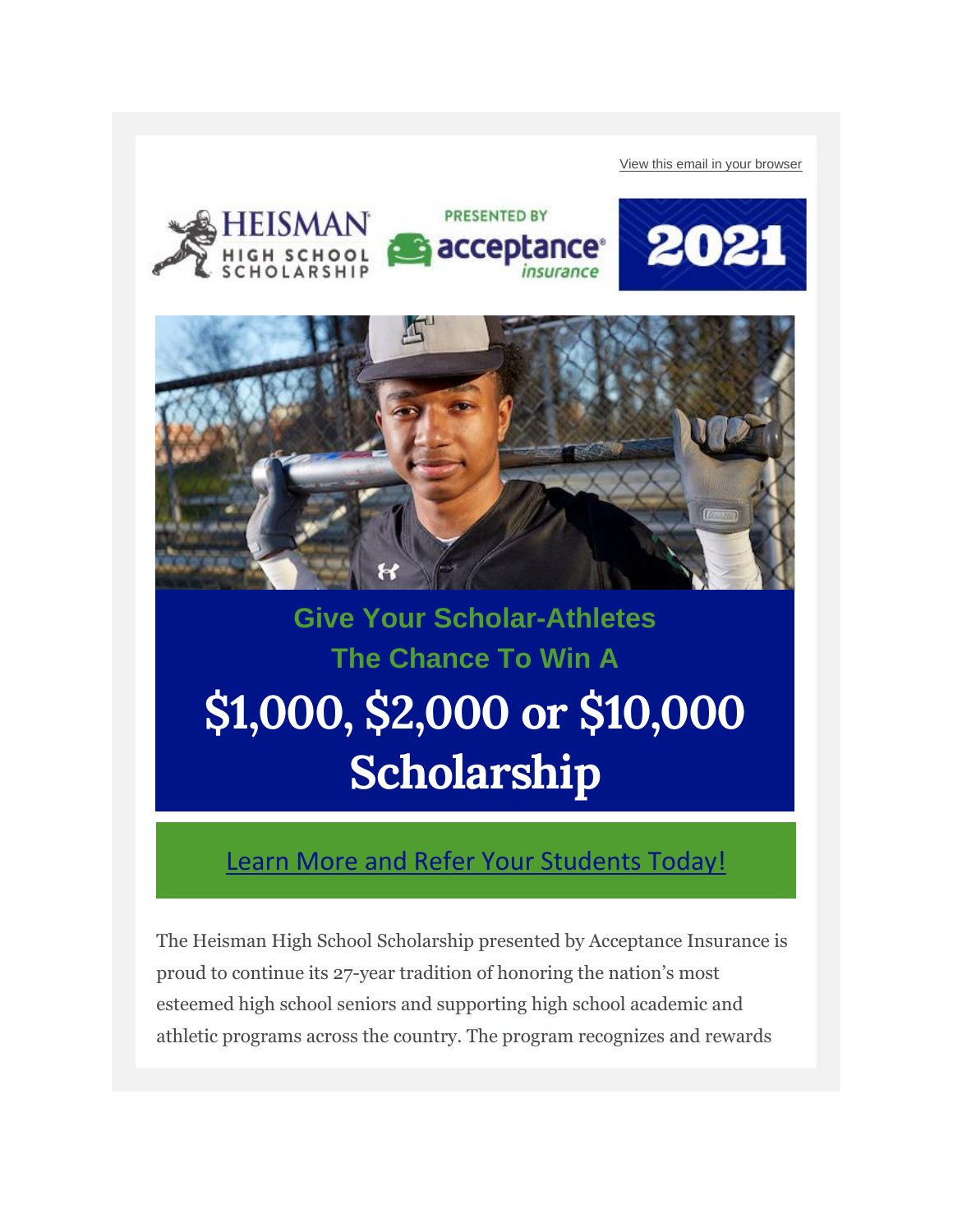high school seniors who accomplish tremendous feats in the classroom, on the field, and most importantly, within their communities.

### **Winners from every school and scholarships from \$1,000 to \$10,000.**

The Heisman Trophy Trust and Acceptance Insurance are proud to reward male and female community-minded scholar-athletes at the state and national level.

- School Winners from every school.
- 88 State Winners receive a \$1,000 scholarship.
- 10 National Finalists receive a \$2,000 scholarship.
- 2 National Winners receive a \$10,000 scholarship.

### **They've done the hard work. Now, they just need to apply.**

Winning a Heisman High School Scholarship presented by Acceptance Insurance requires a weighted GPA of 3.0 or better, participation in at least one sport, and demonstrated leadership at school and in the community. You have students who have worked hard for years to make the grade. Now, help them get the recognition they deserve:

- [Refer](https://nam02.safelinks.protection.outlook.com/?url=https%3A%2F%2Fheismanscholarship.us8.list-manage.com%2Ftrack%2Fclick%3Fu%3De1576373df2cf1a8b2733dadb%26id%3D3bcde8dffe%26e%3Db950b7a171&data=04%7C01%7Ckeythe.flaagan%40k12.nd.us%7C4695699c527548fcd9b708d9737aa5d4%7Cdbbf782acef14af186c81f9201061db6%7C0%7C0%7C637667792907636855%7CUnknown%7CTWFpbGZsb3d8eyJWIjoiMC4wLjAwMDAiLCJQIjoiV2luMzIiLCJBTiI6Ik1haWwiLCJXVCI6Mn0%3D%7C1000&sdata=oB4jf0b21SzbaCUAiX0%2B2ozjY1e17HYTyACVvJG8wpQ%3D&reserved=0) your students today.
- Send seniors to [heismanscholarship.com](https://nam02.safelinks.protection.outlook.com/?url=https%3A%2F%2Fheismanscholarship.us8.list-manage.com%2Ftrack%2Fclick%3Fu%3De1576373df2cf1a8b2733dadb%26id%3D4edf224724%26e%3Db950b7a171&data=04%7C01%7Ckeythe.flaagan%40k12.nd.us%7C4695699c527548fcd9b708d9737aa5d4%7Cdbbf782acef14af186c81f9201061db6%7C0%7C0%7C637667792907646849%7CUnknown%7CTWFpbGZsb3d8eyJWIjoiMC4wLjAwMDAiLCJQIjoiV2luMzIiLCJBTiI6Ik1haWwiLCJXVCI6Mn0%3D%7C1000&sdata=4WTRe4Aic3IG1Anro5e0TQdW1jlPkuyds3RaW%2F03EiA%3D&reserved=0) to apply before the **10.19.21 deadline**.
- Promote the Heisman High School Scholarship using the materials [provided here.](https://nam02.safelinks.protection.outlook.com/?url=https%3A%2F%2Fheismanscholarship.us8.list-manage.com%2Ftrack%2Fclick%3Fu%3De1576373df2cf1a8b2733dadb%26id%3Dee290bee6e%26e%3Db950b7a171&data=04%7C01%7Ckeythe.flaagan%40k12.nd.us%7C4695699c527548fcd9b708d9737aa5d4%7Cdbbf782acef14af186c81f9201061db6%7C0%7C0%7C637667792907656842%7CUnknown%7CTWFpbGZsb3d8eyJWIjoiMC4wLjAwMDAiLCJQIjoiV2luMzIiLCJBTiI6Ik1haWwiLCJXVCI6Mn0%3D%7C1000&sdata=Xr94XL0m%2FNU1lzOGe%2F9JfqJ8TA4iaXHZT5UrXZPB6S8%3D&reserved=0)